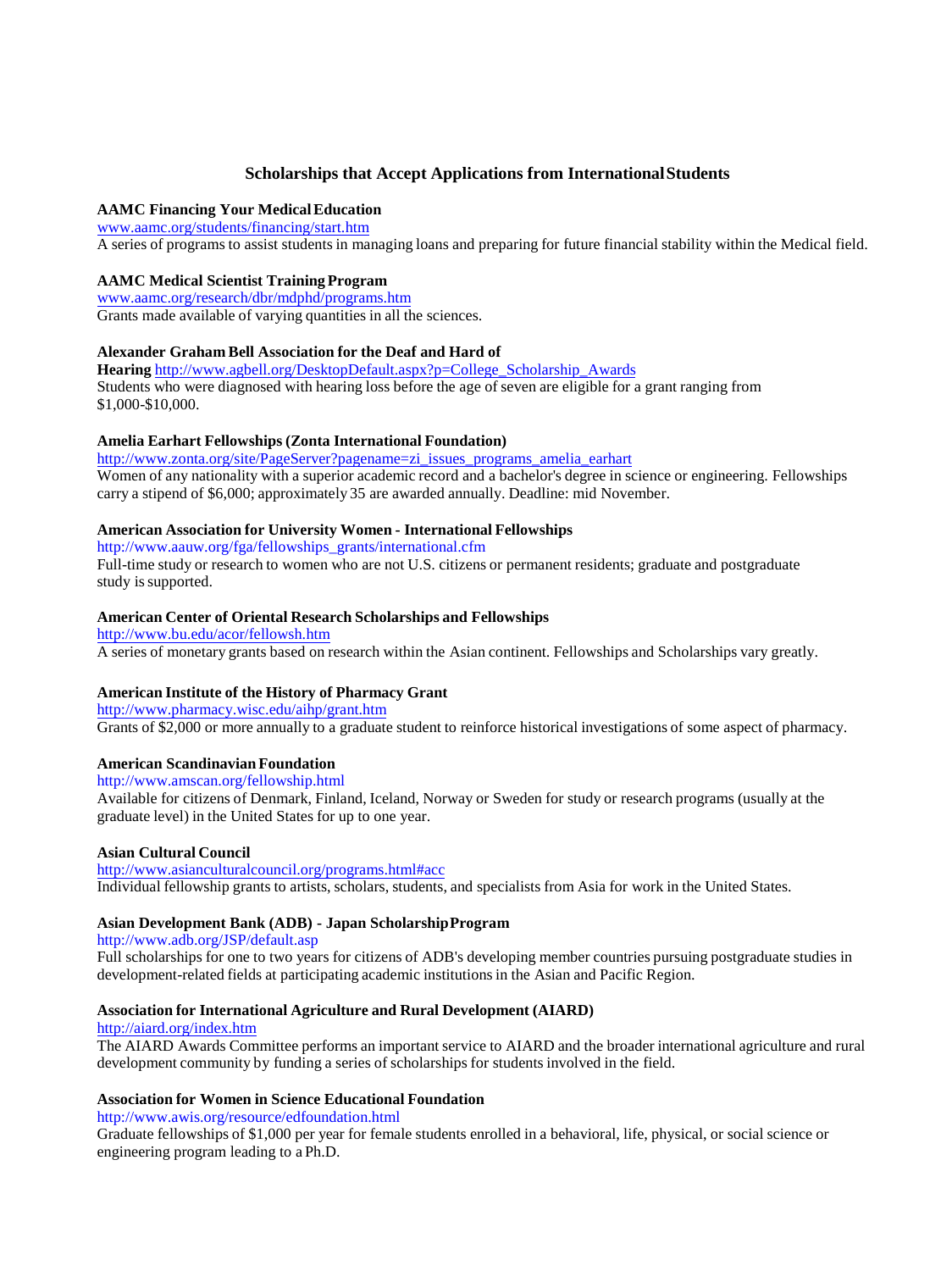# **[Campus Compact Awards Programs](http://www.bfwg.org.uk/scholarships.cfm)**

http://www.compact.org/awards/

Series of scholarship awards based on humanitarianism.

#### **[Center for Strategic and Inte](http://www.ncsu.edu/fellows/)rnational Studies (CSIS) internships**

http://www.csis.org/about/jobs\_interns/

CSIS offers full and part-time internships in the fall, spring and summer for undergraduates, advanced students, and recent graduates who are interested in gaining practical experience in public policy. Applicants must be eligible to work in the U.S.

# **[Charles G. Koch Summer Fello](http://www.compact.org/awards/)w Program**

http://www.theihs.org/internship\_programs/id.329/default.asp

The Charles G. Koch Summer Fellow Program offers internships in public policy located in Washington, DC, and at [state-based policy organizations across th](http://www.csis.org/about/jobs_interns/)e country featuring a \$1,500 stipend.

## **China Times Cultural Foundation Scholarships**

http://www.chinesestudies.hawaii.edu/funding/scholarships/china\_times.htm

# **[Christine Mirzayan Science & Technology Policy Graduate](http://www.theihs.org/internship_programs/id.329/default.asp) Fellowship Program**

http://www7.nationalacademies.org/policyfellows/

Designed to engage graduate science, engineering, medical, veterinary, business, and law students in the analysis that informs the creation of science and technology policy.

# **Davis-Putter Scholarships**

http://www.davisputter.org/

[Need-based grants \(up to](http://www7.nationalacademies.org/policyfellows/) \$6,000) to undergraduate or graduate students actively working for peace and justice on campus and/or in the community.

#### **Echoing Green Foundation Fellowships**

[http://www.echoinggreen.org](http://www.davisputter.org/)/index.cfm?fuseaction=Page.viewPage&pageId=411 Seeks to provide seed funding and support to more than 450 social entrepreneurs with bold ideas for social change in order to launch groundbreaking organizations around the world.

#### **Edmund S. Muskie Ph.D. Fellowship**

#### [http://www.americancouncils.org/program.asp?PageID=121&ProgramID=23](http://www.echoinggreen.org/index.cfm?fuseaction=Page.viewPage&pageId=411)

Twenty-two fellowships for doctoral-level programs in business administration, economics, public administration, and public policy. For citizens of Georgia, Russia or Ukraine.

## **Elie Wiesel Prize in Ethics**

[http://www.eliewieselfoundation.org/EthicsPriz](http://www.americancouncils.org/program.asp)e/information.html Essay contest for full-time juniors or seniors. Prizes range from \$500 - \$5,000.

# **Environmental Research and Education Foundation**

http://www.erefdn.org/scholar.html [This scholarship recognizes excellence in](http://www.eliewieselfoundation.org/EthicsPrize/information.html) Ph.D. or post-doctoral environmental research and education.

#### **Exploration Fund of the Explorers Club**

http://explorers.org/grants/exfund.php

[\\$1,200 grants in](http://www.erefdn.org/scholar.html) support of exploration and field research. Funds given primarily to graduate students.

#### **Fulbright**

#### http://www.iie.org/FulbrightTemplate.cfm?Section=Foreign\_Student\_Program

[Educational exchanges that strengthen u](http://explorers.org/grants/exfund.php)nderstanding and communication between the United States and over students from 140 countries**.** Students interested in applying for the Fulbright Student Program must apply through the Fulbright Program Office in their home country.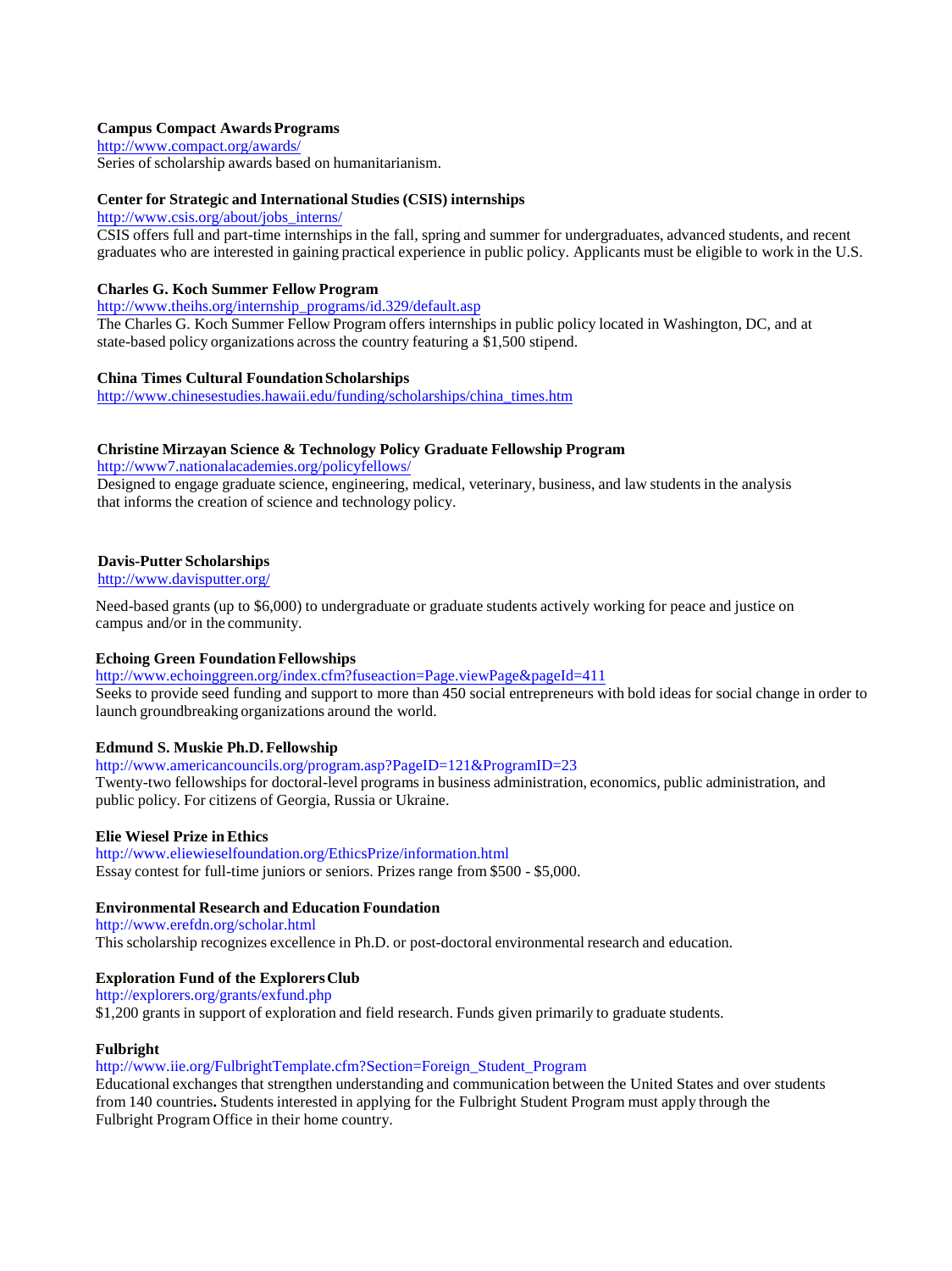# **Hellenic Times Scholarship Fund**

# <http://www.htsfund.org/guidelines.html>

For undergraduate and graduate students of Greek descent, between the ages of 17 and 25.

#### **Humane Studies Fellowships**

# [http://www.theihs.org/subcategory.php/2.html](http://www.clw.org/pub/clw/scoville/index.html)

For undergraduate and graduate students interested in the classical liberal/libertarian tradition of individual rights and market economies. More than 100 fellowships up to \$12,000 are awarded annually.

# **International Dissertation Field Research Fellowships**

[http://www.ssrc.org/programs/idrf/](http://www.theihs.org/subcategory.php/)

Up to 50 fellowships to support social scientists and humanists conducting dissertation field research in all areas and regions of the world.

# **IREX Small Grants Fund for the Middle East and North Africa**

[http://www.irex.org/programs/MENA\\_grants.asp](http://www.sipiapa.org/otheractivities/scholarships.cfm) Grants between \$2,500 and \$10,000 for projects to support civil society organizations, education professionals, media, and journalists in the Middle East and North Africa.

## **[ISA Educational Foundation Scho](http://www.ssrc.org/programs/idrf/)larships**

http://www.isa.org/Content/NavigationMenu/Educators\_and\_Students/Scholarships/Scholarships.ht m Various scholarships for students in the fields of automation and control.

## **J. W. Saxe Memorial Fund**

[http://www.jwsaxefund.org/memorialfund.html](http://www.irex.org/programs/MENA_grants.asp) Annual \$1,000 scholarship to one or more undergraduate or graduate students working in public service.

# **Japan-IMF Scholarship Program for Advanced Studies**

http://www.imf.org/external/np/ins/english/scholar.htm Nationals of [IMF Asian member countries interested in](http://www.isa.org/Content/NavigationMenu/Educators_and_Students/Scholarships/Scholarships.htm) studying for their doctorates in economics in [ord](http://www.isa.org/Content/NavigationMenu/Educators_and_Students/Scholarships/Scholarships.htm)er to work in an international financial institution (such as the IMF or the World Bank) or in their home administrations.

#### **John Bayliss Radio Scholarship**

#### [http://www.baylissfoundation.org/radio.html](http://www.jwsaxefund.org/memorialfund.html)

15 Scholarships for juniors, seniors and graduate level students majoring in Broadcast Communications.

# **Joint Japan/World Bank Graduate Scholarship Regular Program**

[http://web.worldbank.org/WBSITE/EXTERNAL/WBI/EXT](http://www.imf.org/external/np/ins/english/scholar.htm)WBISFP/EXTJJWBGSP/0,,contentMDK:20285874~m enuPK:562888~pagePK:64168445~piPK:64168309~theSite

For individuals from World Bank member countries to undertake graduate studies at any university located in a World Bank member country except their own.

# **[Josephine de Karman Scholarships](http://www.baylissfoundation.org/radio.html)**

http://www.dekarman.org \$16,000 scholarship to support either the final year of study for juniors or for PhD candidates with ABD status.

# **[King Faisal Foundation Scholarship](http://web.worldbank.org/WBSITE/EXTERNAL/WBI/EXTWBISFP/EXTJJWBGSP/0)**

http://www.kff.com/english/kff/ea/ss/bfullkffeass.htm

Funding opportunity for Muslim students in Medicine, Engineering, and sciences (Physics, Chemistry, and Geology) to study at an accredited European or North American university.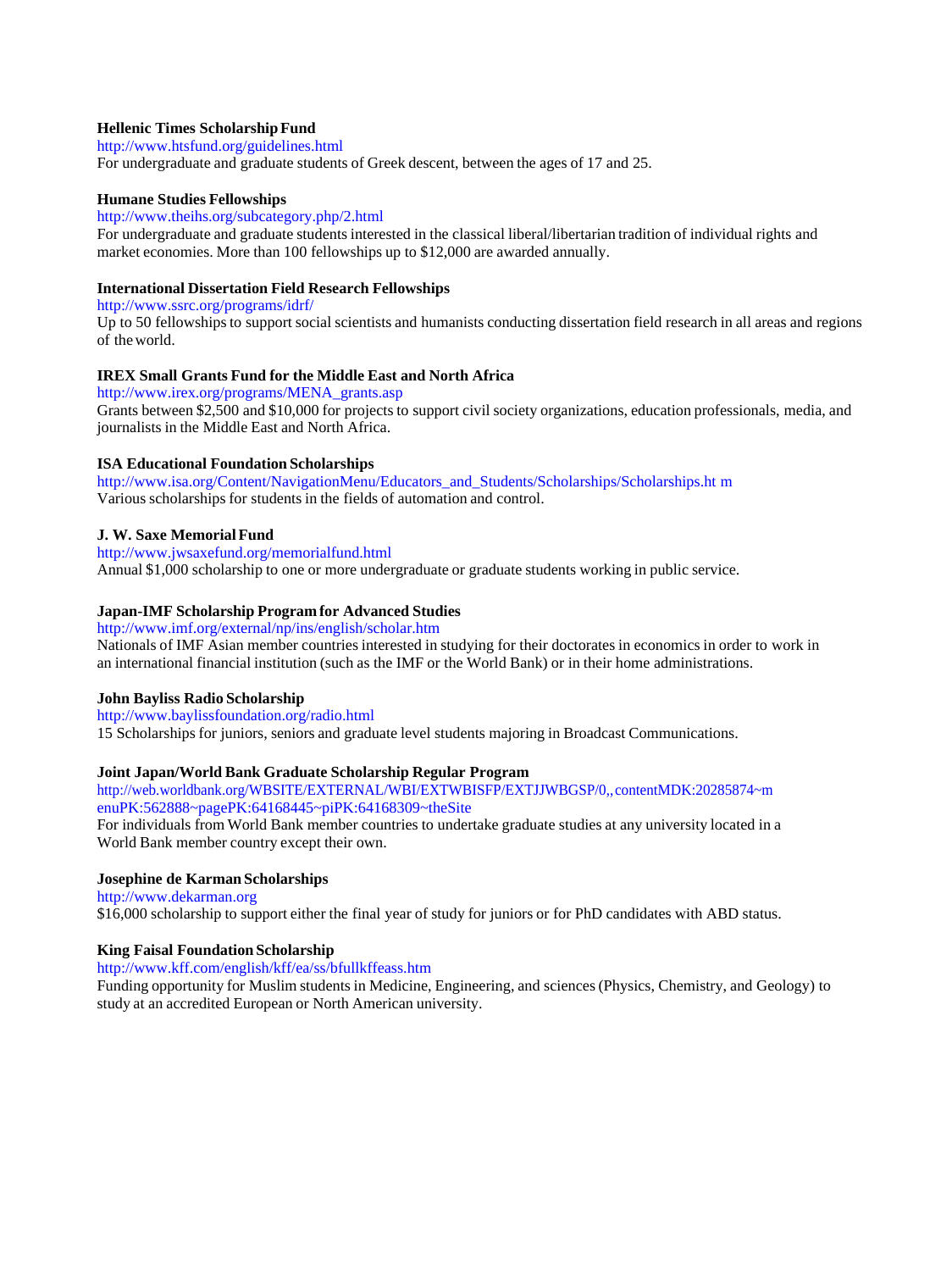# **Lindbergh Grants**

# <http://www.lindberghfoundation.org/grants/>

Provides grants of up to \$10,580 to men and women whose individual initiative and work in a wide spectrum of disciplines furthers the Lindberghs' vision of a balance between the advance of technology and the preservation of the natural/human environment.

#### **Margaret McNamara Memorial Fund Grants**

[http://www.gwu.edu/~fellows/mmmf.html](http://www.wellesley.edu/CWS/students/wellfs.html)

Awards five to six grants to women from developing countries about \$11,000 each year.

#### **Olive W. Garvey Fellowships**

Biennial award to [outstanding college stude](http://www.gwu.edu/~fellows/mmmf.html)nts around the world through a competitive essay contest on the meaning and significance of economic and personal liberty. Awards range from \$1,000 - \$2,500.

## **Organization of American States (OAS) Fellowships**

[http://www.educoas.org/portal/en/becas/acerc](http://www.nabj.org/programs/scholarships/)a.aspx?culture=en&tabindex=44&childindex=45 For graduate study or research in any field except medical sciences or introductory language study.

# **Peace Scholar Dissertation Fellowship**

http://www.usip.org/fellows/scholars.html

[Supports doctoral dissertations that explore the sources and nature](http://gpp.nih.gov/Applicants/ProspectiveStudents/Immunology/) of international conflict, and strategies to prevent or end conflict and to sustain peace. Citizens of all countries are eligible, but must be enrolled in an accredited college or university in the United States.

#### **Phi Kappa Phi Fellowships**

http://www.phikappaphi.org/Web/Scholarships/graduatefellowship.html

Sixty Fellowships of \$5,000 and forty Awards of Excellence of \$2,000 each to members entering the first year of graduate or professional study. Each Phi Kappa Phi chapter may select one candidate from among its local applicants to compete for [the Society-wide awards.](http://www.educoas.org/portal/en/becas/acerca.aspx) 

#### **The Roothbert Fund Scholarship Program**

http://www.roothbertfund.org/scholarships.php Approximately 20 (\$2,000-\$3,000) awards are offered to students in the U.S. in need of financial aid to further their education at [the undergraduate or](http://www.usip.org/fellows/scholars.html) graduate level.

#### **Samuel Huntington Public Service Fellowship Award**

http://www.nationalgridus.com/masselectric/about\_us/award.asp

Annual stipend of \$10,000 for a graduating college senior to pursue public service anywhere in the world.

#### **Society of Women Engineers**

http://www.societyofwomenengineers.org/scholarships/brochure.aspx

Various awards for women pursuing baccalaureate or graduate degrees in engineering or computer science, as well as [engineering and computer science students enrol](http://www.roothbertfund.org/scholarships.php)led in ABET-accredited engineering programs.

#### **South East Asian Studies Summer Institute (SEASSI) Tuition Fellowships**

http://seassi.wisc.edu/Admission/tf.htm